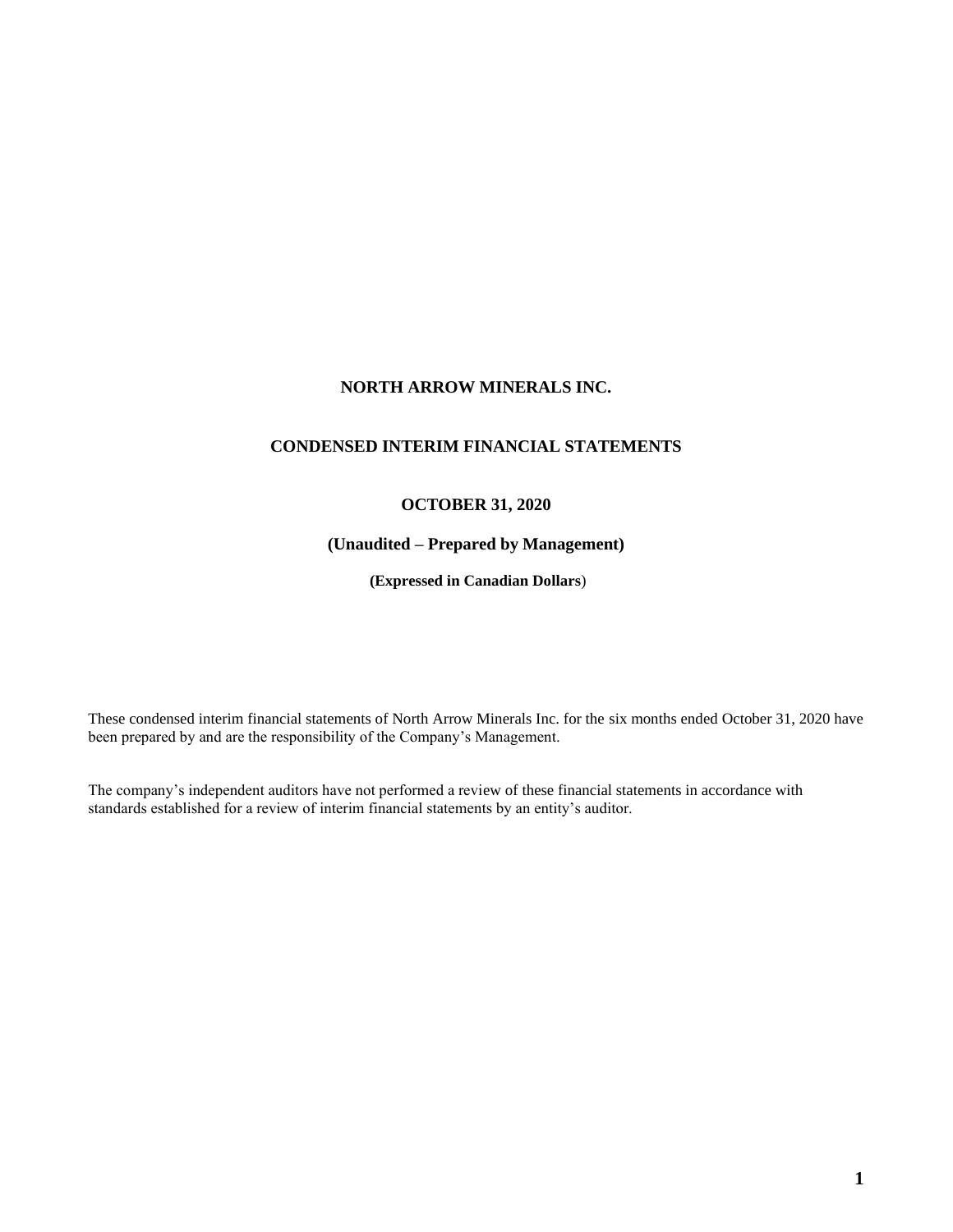## **NORTH ARROW MINERALS INC. CONDENSED INTERIM STATEMENT OF FINANCIAL POSITION As at October 31, 2020 (Unaudited – Prepared by Management) (Expressed in Canadian Dollars)**

|                                                          | October 31, 2020 | April 30, 2020   |
|----------------------------------------------------------|------------------|------------------|
| <b>ASSETS</b>                                            |                  |                  |
| <b>Current</b>                                           |                  |                  |
| Cash                                                     | \$<br>343,927    | \$<br>579,550    |
| Receivables (Note 5)                                     | 9,904            | 19,818           |
| Marketable securities (Note 4)                           | 43,340           | 71,917           |
| Prepaid expenses                                         | 33,391           | 33,391           |
|                                                          | 430,562          | 704,676          |
| <b>Equipment</b> (Note 6)                                | 45,900           | 52,815           |
| <b>Right-of-use assets (Note 7)</b>                      | 22,367           | 58,171           |
| <b>Exploration and evaluation assets (Note 8)</b>        | 19,185,563       | 19,155,200       |
|                                                          | \$<br>19,684,392 | \$<br>19,970,862 |
| <b>LIABILITIES</b>                                       |                  |                  |
| <b>Current</b>                                           |                  |                  |
| Accounts payable and accrued liabilities (Note 9 and 12) | \$<br>371,302    | \$<br>386,556    |
| Bank line of credit (Note 10)                            | 40,000           | 40,000           |
| Current portion of lease liabilities (Note 7)            | 15,450           | 50,544           |
|                                                          | 426,752          | 477,100          |
| Lease liabilities (Note 7)                               | 2,572            | 4,164            |
| <b>SHAREHOLDERS' EQUITY</b>                              |                  |                  |
| Capital stock (Note 11)                                  | 37, 147, 321     | 37, 147, 321     |
| Share-based payment reserve (Note 11)                    | 5,324,996        | 5,300,452        |
| Deficit                                                  | (23, 217, 249)   | (22, 958, 175)   |
|                                                          | 19,255,068       | 19,489,598       |
|                                                          |                  |                  |

*"D. Grenville Thomas"* Director *"Blair Murdoch"* Director

The accompanying notes are an integral part of these financial statements.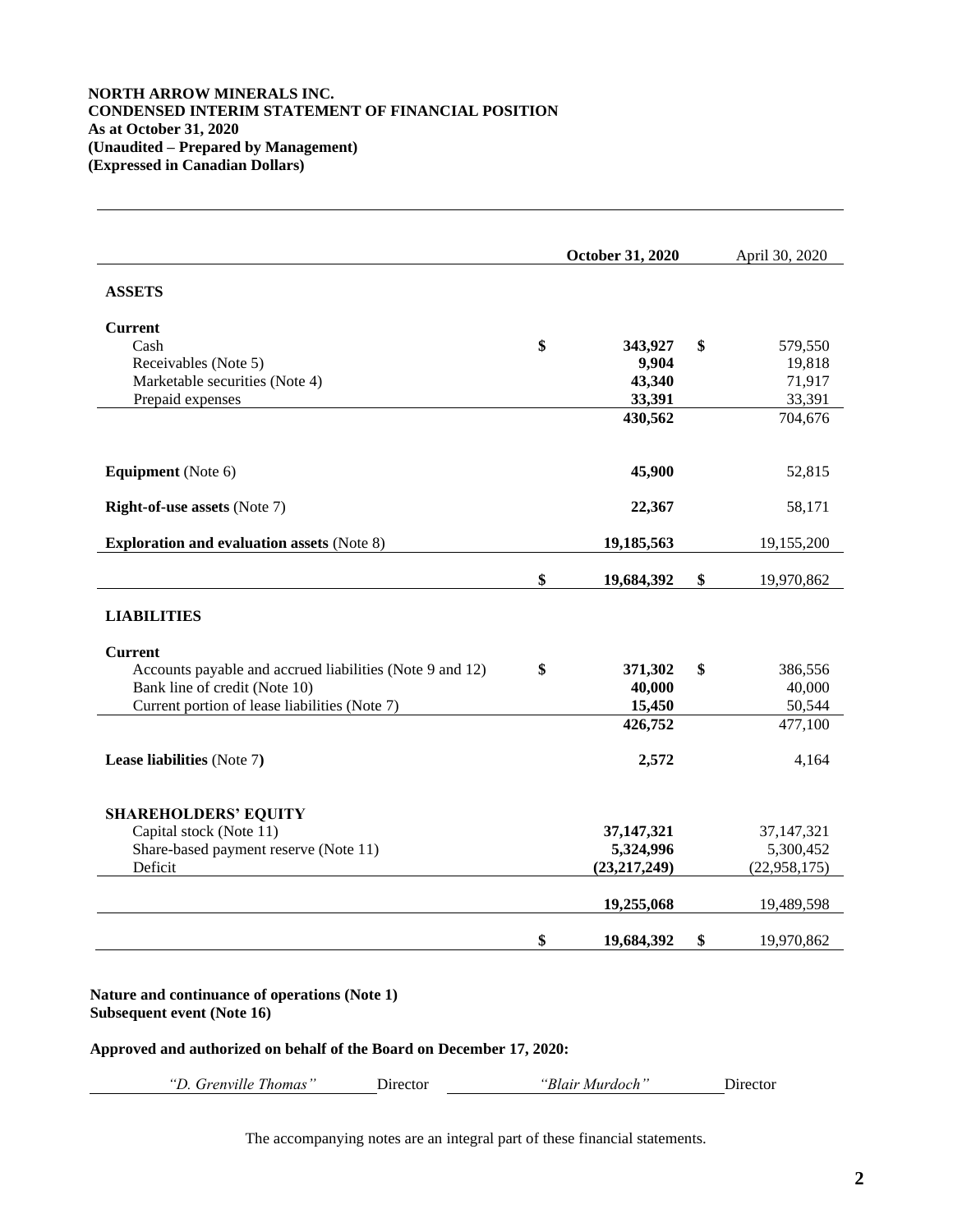# **NORTH ARROW MINERALS INC. CONDENSED INTERIM STATEMENTS OF LOSS AND COMPREHENSIVE LOSS For the Three and Six Months Ended October 31, 2020 (Unaudited – Prepared by Management)**

**(Expressed in Canadian Dollars)**

|                                             | <b>Three Months</b><br>October 31,<br>2020 |               | <b>Three Months</b><br>October 31,<br>2019 | <b>Six Months</b><br>October 31,<br>2020 |              | Six months<br>October 31,<br>2019 |
|---------------------------------------------|--------------------------------------------|---------------|--------------------------------------------|------------------------------------------|--------------|-----------------------------------|
|                                             |                                            |               |                                            |                                          |              |                                   |
| Advertising, promotion and travel           | \$<br>7,154                                | $\mathbf{\$}$ | 8.891                                      | \$<br>8.697                              | $\mathbb{S}$ | 22,825                            |
| Consulting (Note 12)                        | 2,355                                      |               | 4,500                                      | 4,605                                    |              | 10,260                            |
| Depreciation                                | 22,403                                     |               | 22,323                                     | 44,806                                   |              | 44,646                            |
| Office, miscellaneous and rent (Note 12)    | 14,859                                     |               | 31,302                                     | 24,206                                   |              | 44,382                            |
| Professional fees                           | 5,656                                      |               | 3,889                                      | 5,700                                    |              | 3,889                             |
| Property investigation costs                | 24,776                                     |               | 3,822                                      | 52,906                                   |              | 15,989                            |
| Regulatory and filing fees                  | 852                                        |               | 517                                        | 3,741                                    |              | 5,016                             |
| Salaries and benefits (Note 12)             | 77,353                                     |               | 74,993                                     | 171,814                                  |              | 169,792                           |
| Share-based compensation (Note 11)          | 11,661                                     |               | 16,149                                     | 24,544                                   |              | 56,184                            |
|                                             | (167,069)                                  |               | (166, 386)                                 | (341, 019)                               |              | (372, 983)                        |
|                                             |                                            |               |                                            |                                          |              |                                   |
| Interest, foreign exchange and other income | 276                                        |               | 2,529                                      | 467                                      |              | 3,299                             |
| Gain (loss) on marketable securities        | 14,562                                     |               | (4,292)                                    | 81,478                                   |              | 20,289                            |
|                                             | 14,838                                     |               | (1,763)                                    | 81,945                                   |              | 23,588                            |
|                                             |                                            |               |                                            |                                          |              |                                   |
| Net and comprehensive loss                  | \$<br>(152, 231)                           | \$            | (168, 149)                                 | \$<br>(259, 074)                         | \$           | (349, 395)                        |
| Basic and diluted loss per share            | \$<br>(0.00)                               | \$            | (0.00)                                     | \$<br>(0.00)                             | \$           | (0.00)                            |
|                                             |                                            |               |                                            |                                          |              |                                   |
| Weighted average number of common           |                                            |               |                                            |                                          |              |                                   |
| shares                                      | 110,676,744                                |               | 110,676,744                                | 110,676,744                              |              | 101,821,907                       |

The accompanying notes are an integral part of these financial statements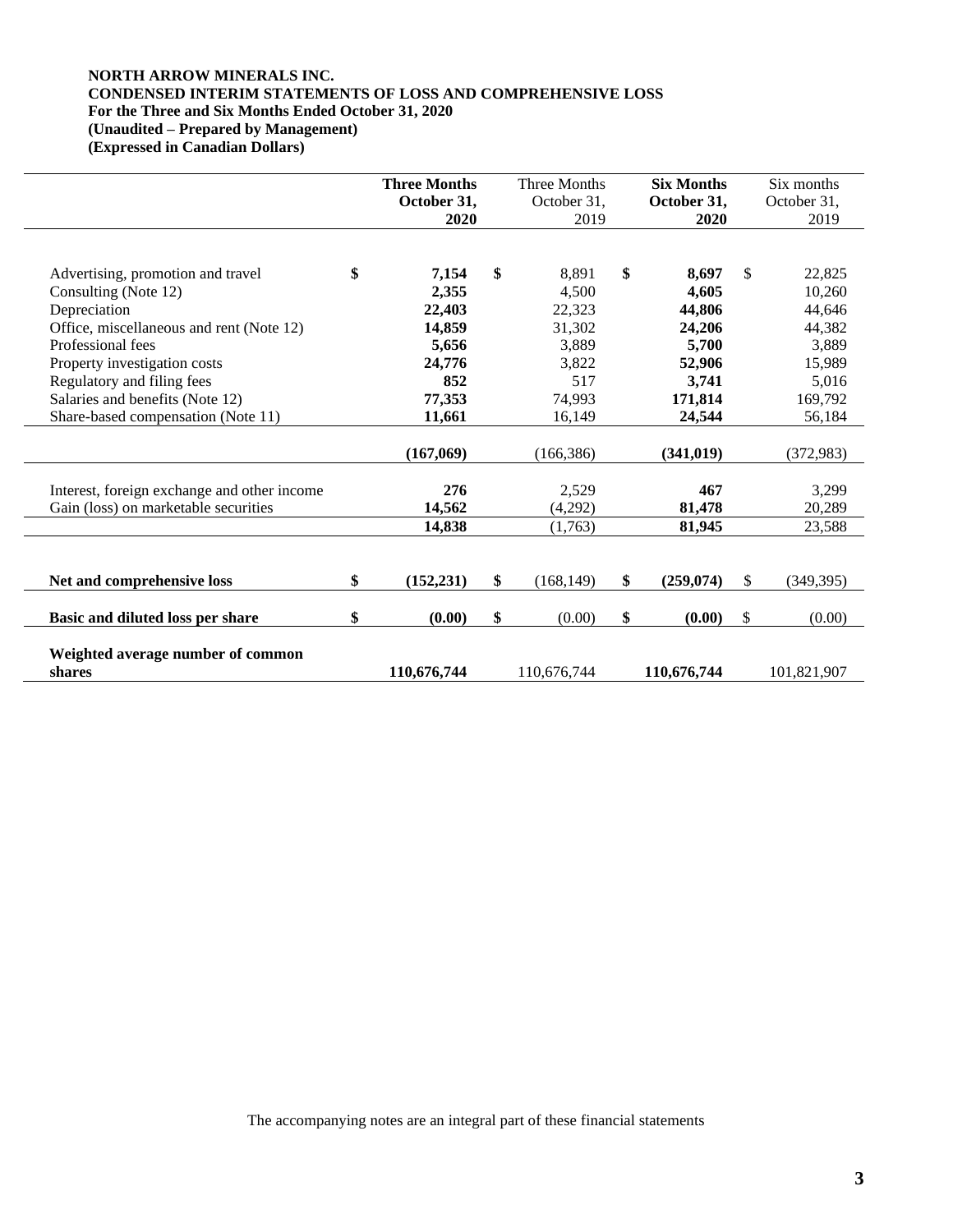## **NORTH ARROW MINERALS INC. CONDENSED INTERIM STATEMENTS OF CASH FLOWS For the Six Months Ended October 31, 2020 (Unaudited – Prepared by Management) (Expressed in Canadian Dollars)**

|                                                                    | October 31, 2020             | October 31, 2019     |
|--------------------------------------------------------------------|------------------------------|----------------------|
| <b>CASH FLOWS FROM OPERATING ACTIVITIES</b>                        |                              |                      |
| Loss for the period                                                | \$<br>(259, 074)             | \$<br>(349, 395)     |
| Items not involving cash:                                          |                              |                      |
| Depreciation                                                       | 44,806                       | 44,646               |
| Share-based compensation                                           | 24,544                       | 56,184               |
| Loss (gain) on marketable securities                               | (81, 478)                    | (20, 289)            |
| Finance cost                                                       | 3,350                        | 2,500                |
| Changes in non-cash working capital items:                         |                              |                      |
| Receivables                                                        | 9,914                        | (14,907)             |
| Prepaid expenses                                                   |                              | (49,903)             |
| Accounts payable and accrued liabilities                           | (8,205)                      | (25, 449)            |
|                                                                    | (266, 143)                   | (356, 613)           |
| Proceeds on sale of marketable securities<br>Purchase of equipment | 110,055<br>(2,087)<br>70,556 | 70,581<br>(227, 181) |
|                                                                    |                              |                      |
| <b>CASH FLOWS FROM FINANCING ACTIVITIES</b>                        |                              |                      |
| Proceeds from a private placement                                  |                              | 1,253,300            |
| Share issuance costs                                               |                              | (24, 464)            |
| Repayment of lease liabilities                                     | (40, 036)                    | (40,036)             |
|                                                                    | (40, 036)                    | 1,188,800            |
| Change in cash                                                     | (235, 623)                   | 605,006              |
| Cash, beginning of the year                                        | 579,550                      | 509,085              |
| Cash, end of the period                                            | \$<br>343,927                | \$<br>1,114,091      |

**Supplemental disclosure with respect to cash flows (Note 13)**

The accompanying notes are an integral part of these financial statements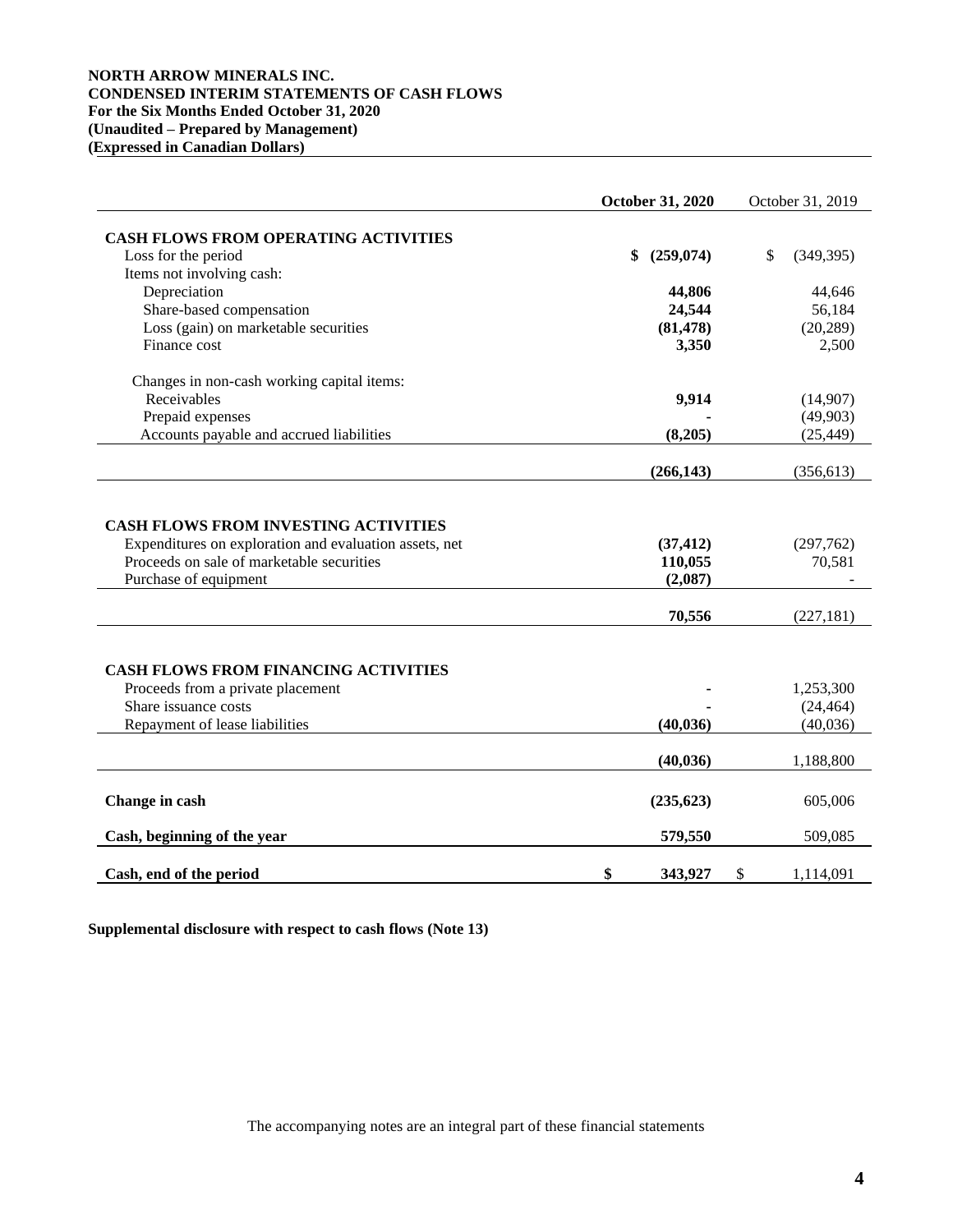# **NORTH ARROW MINERALS INC. CONDENSED INTERIM STATEMENTS OF CHANGES IN EQUITY (Unaudited – Prepared by Management) (Expressed in Canadian Dollars)**

|                                                                 | Number of<br><b>Shares</b> | <b>Capital Stock</b> | <b>Share-based</b><br>payment<br>reserve | <b>Deficit</b>  | <b>Total</b>                      |
|-----------------------------------------------------------------|----------------------------|----------------------|------------------------------------------|-----------------|-----------------------------------|
| Balance, April 30, 2019                                         | 92,772,458                 | \$36,097,528         | \$4,972,654                              | \$(22,087,284)  | \$18,982,898                      |
| Share-based compensation<br>Net loss<br>Private placement - net | 17,904,286                 | 1,049,793            | 56,184<br>179,043                        | (349, 395)      | 56,184<br>(349, 395)<br>1,228,836 |
| Balance, October 31, 2019                                       | 110,676,744                | \$37,147,321         | \$5,207,881                              | \$(22,436,679)  | \$19,918,523                      |
| Balance, April 30, 2020                                         | 110,676,744                | \$37,147,321         | \$5,300,452                              | \$ (22,958,175) | \$19,489,598                      |
| Share-based compensation<br><b>Net loss</b>                     |                            |                      | 24,544                                   | (259, 074)      | 24,544<br>(259, 074)              |
| Balance, October 31, 2020                                       | 110,676,744                | \$37,147,321         | \$5,324,996                              | \$(23,217,249)  | \$19,255,068                      |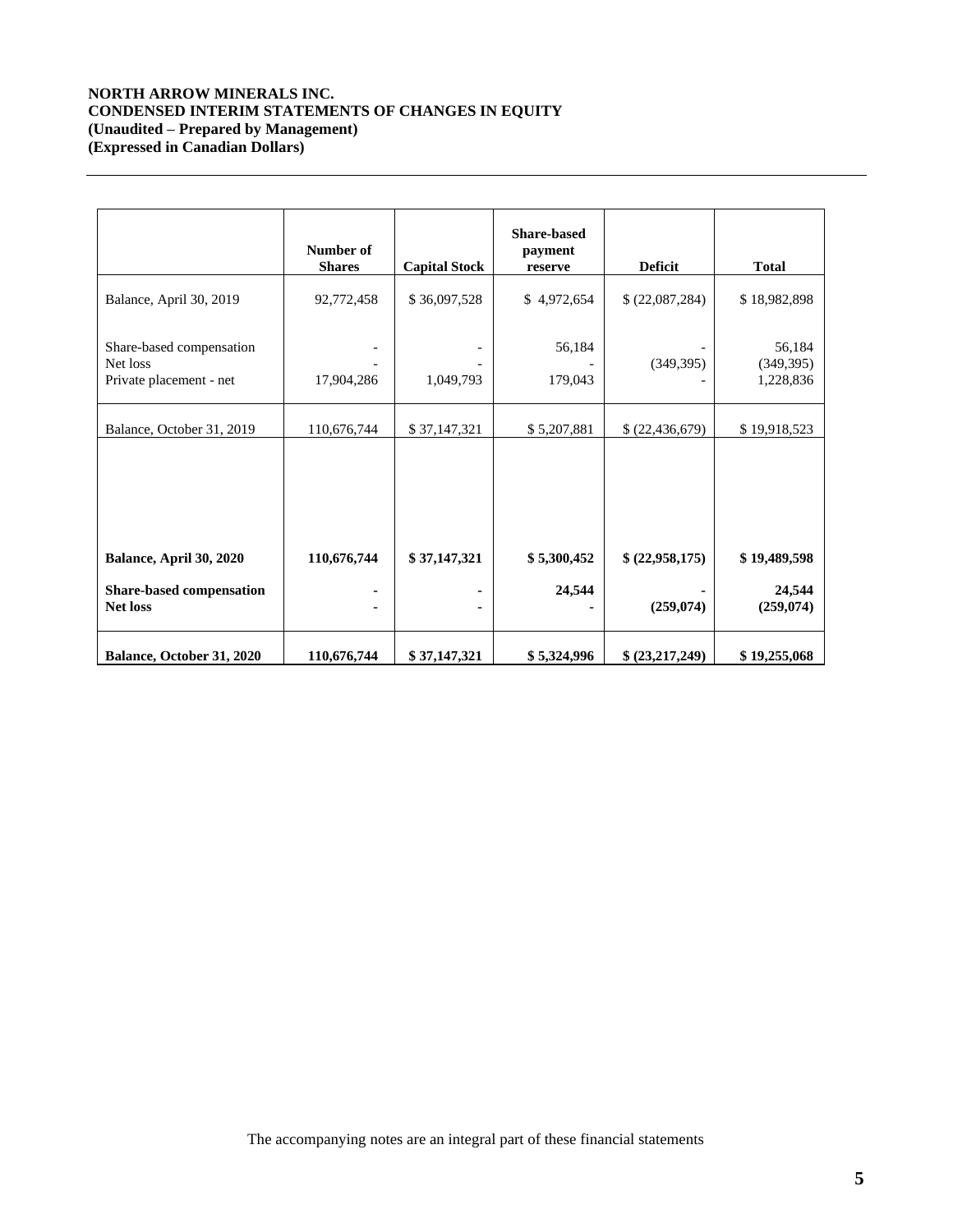# **1. NATURE AND CONTINUANCE OF OPERATIONS**

North Arrow Minerals Inc. (the "Company") is incorporated federally under the laws of the Canada Business Corporations Act ("CBCA").

The financial statements of the Company are presented in Canadian dollars, which is the functional currency of the Company.The Company trades on the TSX Venture Exchange (TSXV – NAR) and its registered office address is Ste. #960-789 West Pender Street, Vancouver, BC, Canada V6C 1H2.

The Company's principal business activity is the acquisition and exploration of exploration and evaluation assets. To date, the Company has not generated significant revenues from operations and is considered to be in the exploration stage.

These financial statements have been prepared on a going concern basis which assumes the Company will be able to realize its assets and discharge its liabilities in the normal course of business for the foreseeable future. At October 31, 2020, the Company had an accumulated deficit of \$23,217,249 (April 30, 2020 - \$22,958,175), incurred ongoing losses and has no source of recurring revenue. These material uncertainties may cast significant doubt upon the Company's ability to continue as a going concern. These financial statements do not reflect the adjustments to the carrying values of assets and liabilities, the reported amounts of expenses and the classification of statement of financial position items if the going concern assumption was inappropriate. These adjustments could be material.

The Company's continuation as a going concern is dependent on the successful results from its mineral property exploration activities, its ability to reduce or defer discretionary expenditures and its continued ability to raise equity capital or borrowings sufficient to meet current and future obligations.

In March 2020 the World Health Organization declared coronavirus COVID-19 a global pandemic. This contagious disease outbreak, which has continued to spread, and any related adverse public health developments, has adversely affected workforces, economies, and financial markets globally, potentially leading to an economic downturn. It is not possible for the Company to predict the duration or magnitude of the adverse results of the outbreak and its effects on the Company's business or results of operations at this time.

## **2. BASIS OF PRESENTATION**

### **a) Statement of compliance**

These financial statements have been prepared in accordance with International Financial Reporting Standards ("IFRS") as issued by the International Accounting Standards Board ("IASB") and interpretations of the International Financial Reporting Interpretations Committee ("IFRIC") and specifically with IAS 34, Interim Financial Reporting. The accounting policies applied in preparation of these financial statements are consistent with those applied and disclosed in the Company's financial statements for the year ended April 30, 2020. These financial statements are presented in Canadian dollars unless otherwise noted.

## **b) Historical cost**

These financial statements have been prepared on a historical cost basis except for certain financial instruments measured at fair value.

### **c) Significant accounting judgments, estimates and assumptions**

The preparation of financial statements in conformity with IFRS requires management to make certain estimates, judgments and assumptions that affect the reported amounts of assets and liabilities at the date of the financial statements and the reported revenues and expenses during this period.

Although management uses historical experiences and its best knowledge of the amount, events or actions to form the basis for judgments and estimates, actual results may differ from these estimates.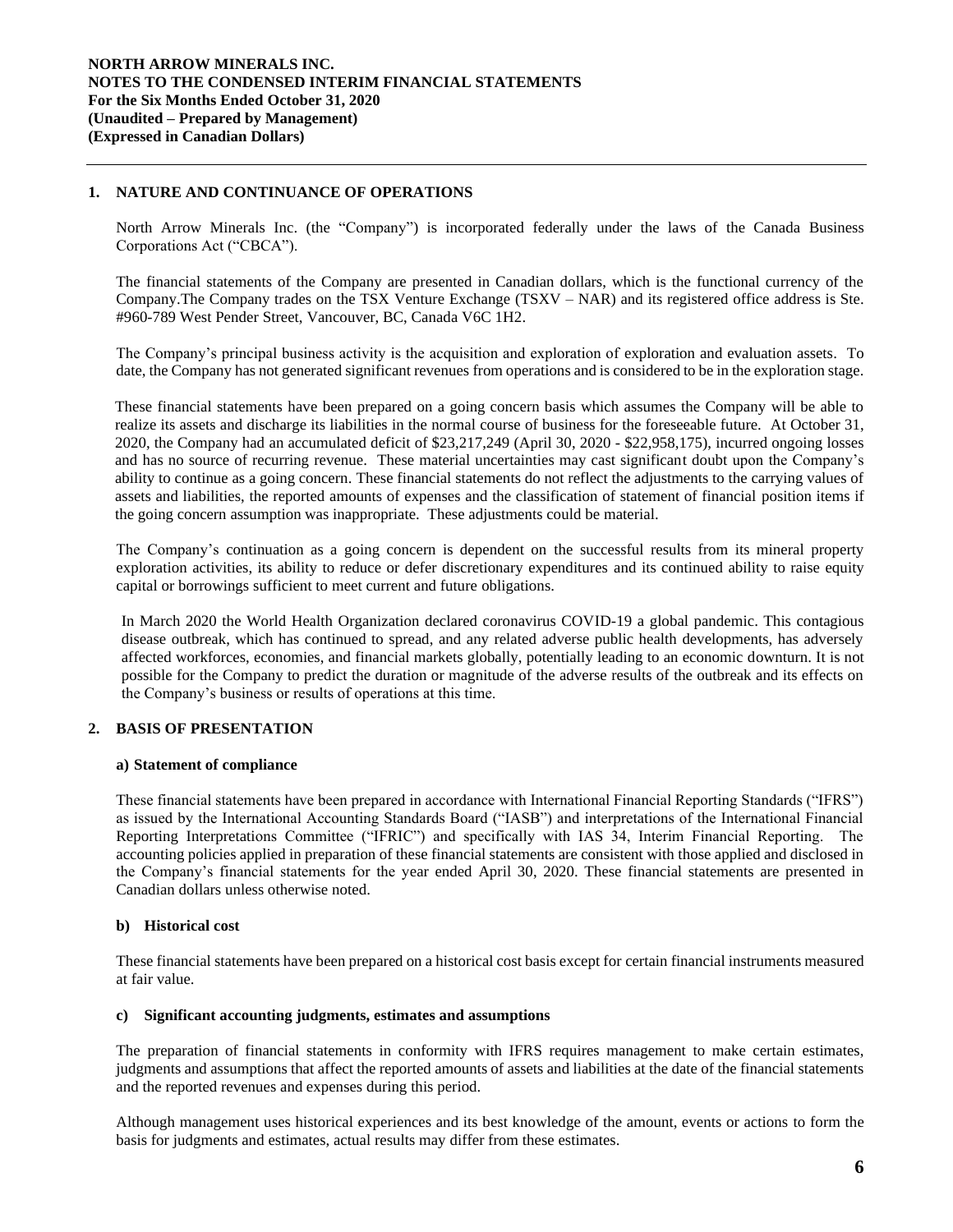## **2. BASIS OF PRESENTATION – continued**

#### **c) Significant accounting judgments, estimates and assumptions** *-* **continued**

of permitting and environmental issues and local support for the project.

The most significant accounts that require estimates as the basis for determining the stated amounts include the recoverability of exploration and evaluation assets and the valuations for share-based payments, marketable securities, deferred premiums, deferred tax amounts, right-of-use assets and lease liabilities.

Critical judgments exercised in applying accounting policies that have the most significant effect on the amounts recognized in the financial statements are as follows:

- (i) Economic recoverability and probability of future benefits of exploration and evaluation costs*.*  Management has determined that exploration, evaluation and related costs incurred which were capitalized may have future economic benefits and may be economically recoverable. Management uses several criteria in its assessments of economic recoverability and probability of future economic benefits including geologic and other technical information, history of conversion of mineral deposits with similar characteristics to its own properties to proven and probable mineral reserves, the quality and capacity of existing infrastructure facilities, evaluation
- (ii) Valuation of share-based payments and warrants recorded as marketable securities The Company uses the Black-Scholes Option Pricing Model for valuation of share-based payments and warrants recorded as marketable securities. Option pricing models require the input of subjective assumptions including expected price volatility, interest rates and forfeiture rate. Changes in the input assumptions can materially affect the fair value estimate and Company's earnings and equity reserves.
- (iii) Income taxes

In assessing the probability of realizing income tax assets, management makes estimates related to expectations of future taxable income, applicable tax opportunities, expected timing of reversals of existing temporary differences and the likelihood that tax positions taken will be sustained upon examination by applicable tax authorities. In making its assessments, management gives additional weight to positive and negative evidence that can be objectively verified.

- iv) Valuation of deferred premiums and flow-through shares On issuance the Company bifurcates the flow-through share into a flow-through share premium liability based on the estimated premium the investor pays for the flow through share and share capital. When qualifying expenses are incurred the Company derecognizes the liability and the premium is recognized as other income.
- v) Valuation of marketable securities Marketable securities are valued at fair market value based on quoted prices in active markets. Changes in market prices can materially affect the fair value estimate and the Company's earnings.
- vi) Valuation of right-of-use assets and related lease liabilities

Lease liabilities are initially measured at the present value of the lease payments discounted using the Company's estimated incremental borrowing rate or the interest rate implicit in the lease. Lease payments are allocated between the lease liability and the finance cost. The finance cost is charged to profit or loss using the effective interest method.

The right-of-use assets are initially measured at the cost or corresponding lease liability plus direct costs. They are subsequently measured at cost less depreciation and any impairment losses. Right-of-use assets are depreciated over the shorter of the asset's useful life and the lease term on a straight-line basis.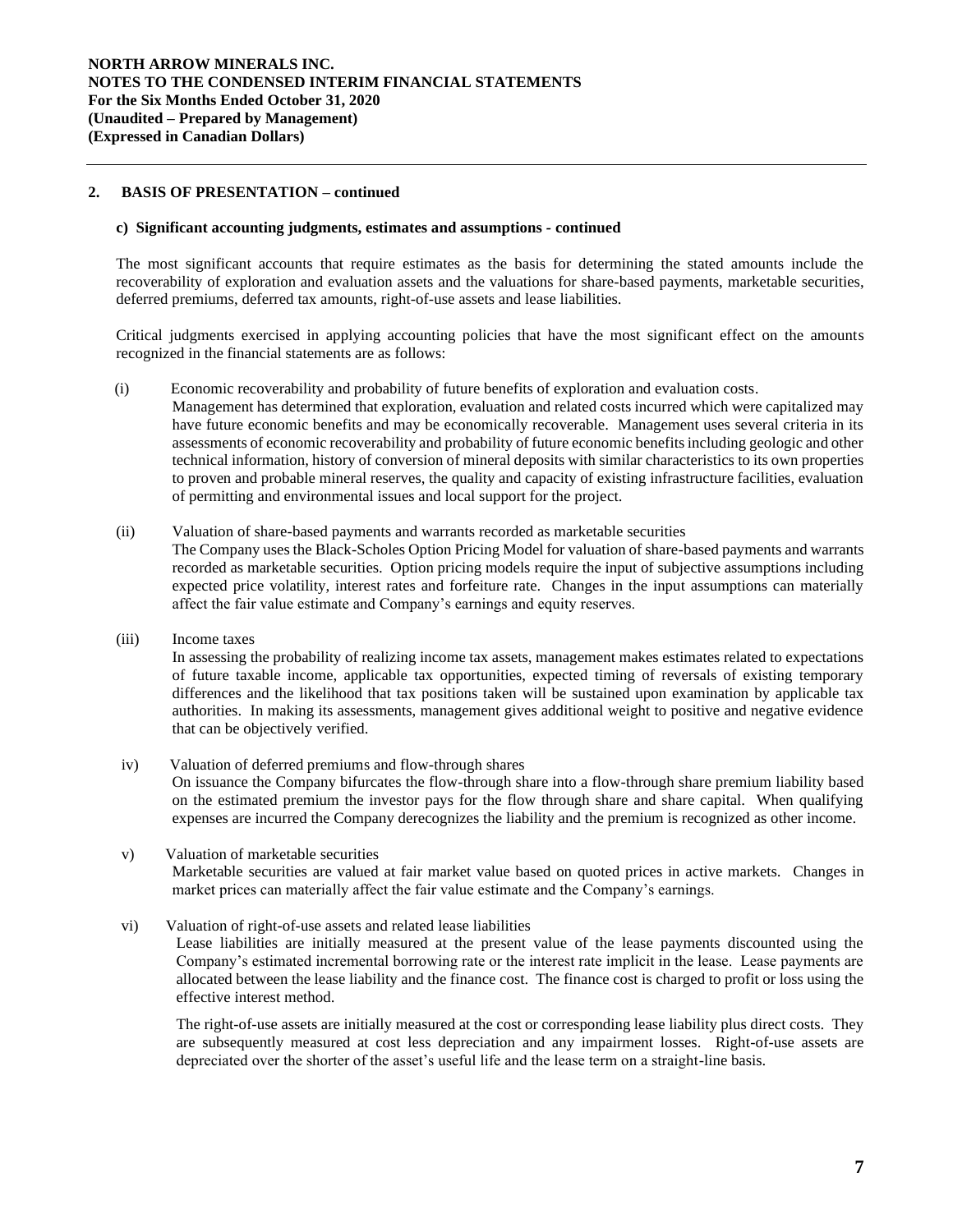### **2. BASIS OF PRESENTATION - continued**

#### **d) New accounting pronouncements**

- i) The IASB has issued several new standards and amendments which have been adopted by the Company. Each of the new standards is effective for annual periods beginning on or after January 1, 2020. The adoption of the standards and amendments did not have a material effect on the financial statements.
- ii) Certain pronouncements were issued by the IASB or IFRIC but are not yet effective as at May 1, 2020. The Company intends to adopt these standards and interpretations when they become effective.

#### **3. FINANCIAL INSTRUMENTS AND RISK MANAGEMENT**

Financial instruments measured at fair value are classified into one of three levels in the fair value hierarchy according to the relative reliability of the inputs used to estimate the fair values. The three levels of the fair value hierarchy are:

- Level 1 Unadjusted quoted prices in active markets for identical assets or liabilities;
- Level 2 Inputs other than quoted prices that are observable for the asset or liability either directly or indirectly; and
- Level 3 Inputs that are not based on observable market data.

The Company's financial instruments consist of cash, marketable securities, receivables, accounts payable and accrued liabilities, bank line of credit and lease liabilities. Cash is carried at fair value using a Level 1 fair value measurement. The carrying value of receivables, accounts payable and accrued liabilities and bank line of credit approximate their fair values due to their immediate or short-term maturity. Marketable securities consisting of common shares are recorded at fair value based on the quoted market prices in active markets at the reporting date, which is consistent with Level 1 of the fair value hierarchy**.** Marketable securities consisting of warrants are recorded at fair value based on a Black Scholes pricing model consistent with Level 3 of the fair value hierarchy.

The Company is exposed to a variety of financial risks by virtue of its activities, including credit risk, interest rate risk, liquidity risks, foreign currency risk, and equity market risk. The Company's objective with respect to risk management is to minimize potential adverse effects on the Company's financial performance. The Board of Directors provides direction and guidance to management with respect to risk management. Management is responsible for establishing controls and procedures to ensure that financial risks are mitigated to acceptable levels.

#### Credit risk

Credit risk is the risk of financial loss to the Company if a counter-party to a financial instrument fails to meet its contractual obligations. The Company manages credit risk by investing its excess cash in short-term investments with investment grade ratings, issued by a Canadian chartered bank. The Company's receivables consist primarily of sales tax receivables due from the federal government and receivables from companies with which the Company has exploration agreements or options. The maximum exposure to credit risk at the reporting date is the carrying value of the Company's receivables and cash.

### Interest rate risk

Interest rate risk is the risk that the fair value or future cash flows of a financial instrument will fluctuate because of changes in market interest rates. Financial assets and liabilities with variable interest rates expose the Company to interest rate risk with respect to its cash flow. It is management's opinion that the Company is not exposed to significant interest rate risk.

#### Liquidity risk

Liquidity risk is the risk that the Company will not be able to meet its obligations as they become due. The Company's ability to continue as a going concern is dependent on management's ability to raise the funds required through future equity financings, asset sales or exploration option agreements, or a combination thereof. The Company has no regular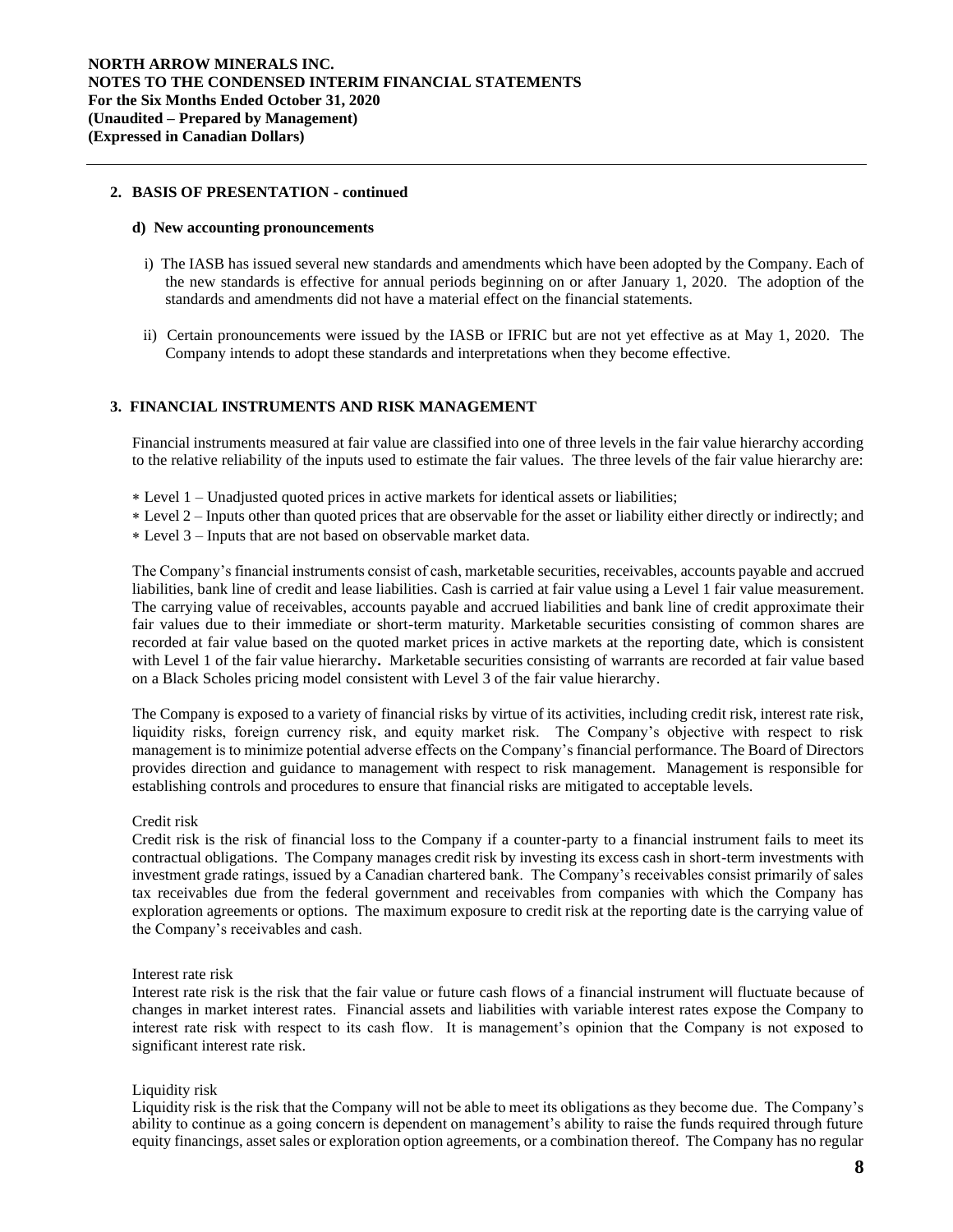# **3. FINANCIAL INSTRUMENTS AND RISK MANAGEMENT – continued**

### Liquidity risk – continued

cash flow from its operating activities. The Company manages its liquidity risk by forecasting cash flow requirements for its planned exploration and corporate activities and anticipating investing and financing activities. Management and the Board of Directors are actively involved in the review, planning and approval of annual budgets and significant expenditures and commitments. Failure to realize additional funding could cast significant doubt on the Company's ability to continue as a going concern. As at October 31, 2020, the Company had cash of \$343,927 (April 30, 2020 - \$579,550) available to settle current liabilities of \$426,752 (April 30,2020 - \$477,100).

## Foreign currency risk

The Company's activities are within Canada and accordingly the Company is not subject to significant foreign currency risk.

Equity market risk

The Company is exposed to equity price risk arising from its marketable securities, which are classified as fair value through profit (loss). The Company plans to sell its marketable securities as market conditions permit, or as is required to finance the Company's operations from time-to-time.

# **4. MARKETABLE SECURITIES**

|                                                      | Cost      | <b>Unrealized</b>     | Cost of                           | Gain (Loss)                   | <b>Fair Value</b> |
|------------------------------------------------------|-----------|-----------------------|-----------------------------------|-------------------------------|-------------------|
|                                                      |           | Gain (Loss)<br>on AFS | <b>FVTPL</b><br><b>Securities</b> | on FVTPL<br><b>Securities</b> |                   |
|                                                      |           | <b>Securities</b>     | Sold                              | <b>Fair Valued</b>            |                   |
| April 30,2019                                        | \$379,012 | \$ (50,000)           | \$(172,167)                       | \$(29,345)                    | \$127,500         |
| Benchmark Metals Inc. -                              |           |                       |                                   |                               |                   |
| 58,333 shares                                        |           |                       | (61, 875)                         | 7,292                         | (54, 583)         |
| Dixie Gold Inc. $-200,000$                           |           |                       |                                   |                               |                   |
| shares                                               |           |                       |                                   | 14,000                        | 14,000            |
| Metals<br>Corp.<br>Rover<br>$\overline{\phantom{0}}$ |           |                       |                                   |                               |                   |
| 500,000 shares                                       |           |                       |                                   | (15,000)                      | (15,000)          |
| April 30,2020                                        | 379,012   | (50,000)              | (234, 042)                        | (23,053)                      | 71,917            |
| Benchmark Metals Inc. -                              |           |                       |                                   |                               |                   |
| 18,333 shares                                        |           |                       | (40,000)                          | 37,733                        | (2,267)           |
| Dixie Gold Inc. $-23,000$                            |           |                       |                                   |                               |                   |
| shares                                               |           |                       | (38, 055)                         | 10,495                        | (27, 560)         |
| <b>Metals</b><br>$Corp. -$<br>Rover                  |           |                       |                                   |                               |                   |
| 250,000 shares                                       |           |                       | (18,750)                          | 20,000                        | 1,250             |
| <b>October 31, 2020</b>                              | \$379,012 | \$ (50,000)           | $$$ (330,847)                     | \$45,175                      | \$43,340          |

## **5. RECEIVABLES**

|                     | <b>October 31, 2020</b> | April 30, 2020 |
|---------------------|-------------------------|----------------|
| HST/GST receivables | 9.904                   | 4,242          |
| Other receivables   | ۰                       | 15,576         |
|                     | 9.904                   | 19,818         |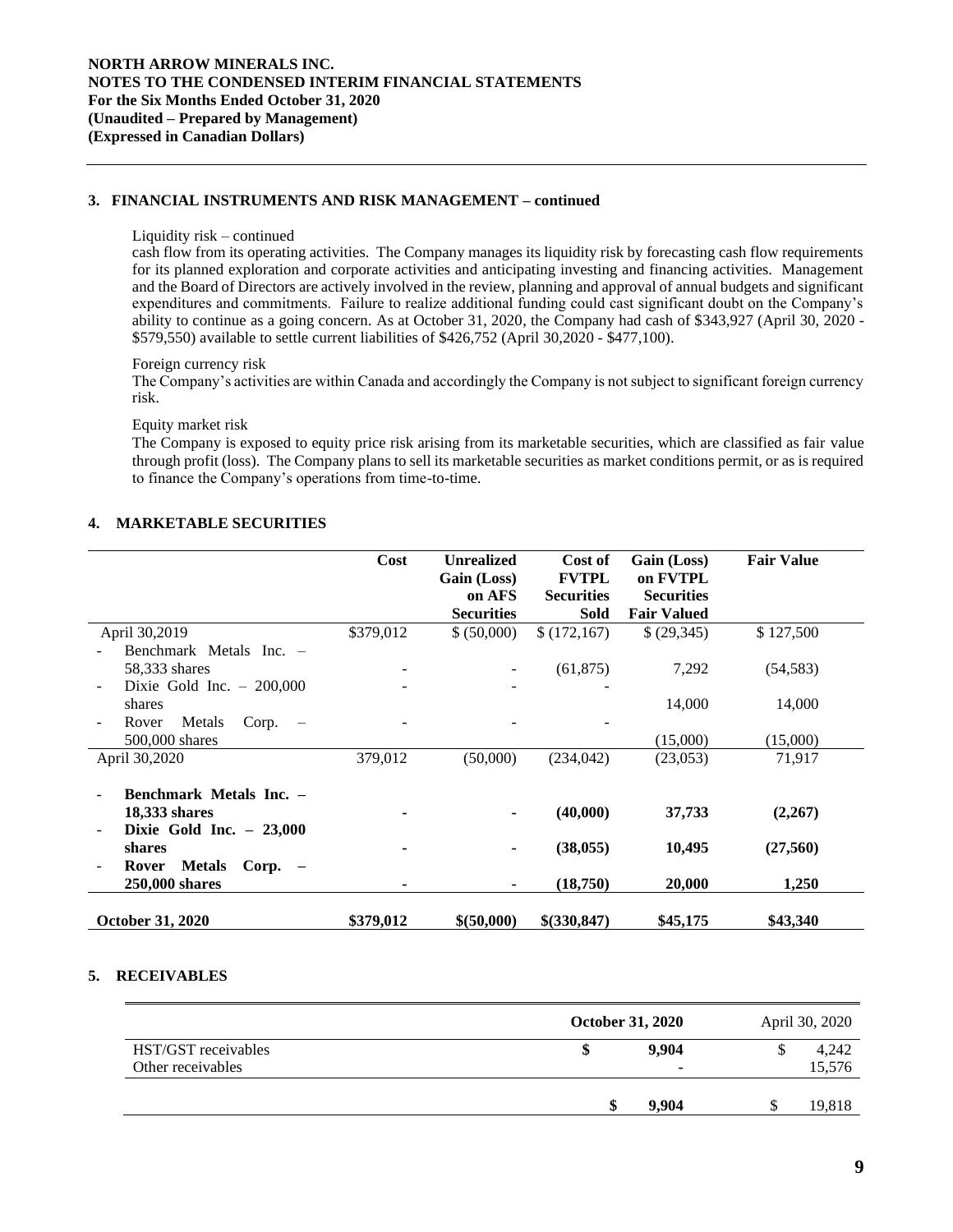# **6. EQUIPMENT**

|                                 | Office and computer | Field     |              |
|---------------------------------|---------------------|-----------|--------------|
|                                 | equipment           | equipment | <b>Total</b> |
|                                 |                     |           |              |
| Cost                            |                     |           |              |
| Balance, April 30, 2019         | \$69,614            | \$93,775  | \$163,389    |
| <b>Additions</b>                |                     |           |              |
| Balance, April 30, 2020         | 69,614              | 93,775    | 163,389      |
| <b>Additions</b>                | 2,087               |           | 2,087        |
| Balance, October 31, 2020       | \$71,701            | \$93,775  | \$165,476    |
|                                 |                     |           |              |
| <b>Accumulated Depreciation</b> |                     |           |              |
| Balance, April 30, 2019         | \$ 33,679           | \$59,204  | \$92,883     |
| <b>Additions</b>                | 10,777              | 6,914     | 17,691       |
| Balance, April 30, 2020         | 44,456              | 66,118    | 110,574      |
| <b>Additions</b>                | 5,546               | 3,456     | 9,002        |
| Balance, October 31, 2020       | \$50,002            | \$69,574  | \$119,576    |
|                                 |                     |           |              |
| <b>Net Book Value</b>           |                     |           |              |
| April 30,2020                   | \$25,158            | \$ 27,657 | \$52,815     |
| October 31, 2020                | \$21,699            | \$24,201  | \$45,900     |

# **7. RIGHT OF USE ASSETS AND LEASE LIABILITIES**

| <b>Right of use assets</b> | <b>October 31, 2020</b> | Year ended April |
|----------------------------|-------------------------|------------------|
|                            |                         | 30, 2020         |
| <b>Opening balance</b>     | 58,171                  | 129,778          |
| <b>Depreciation</b>        | (35, 804)               | (71, 607)        |
|                            |                         |                  |
| <b>Ending Balance</b>      | 22,367                  | 58,171           |

| <b>Lease Liabilities</b> |    | <b>October 31, 2020</b> |    | Year ended April |
|--------------------------|----|-------------------------|----|------------------|
|                          |    |                         |    | 30, 2020         |
| <b>Opening balance</b>   | Φ  | 54,708                  | S  | 129,778          |
| Lease payments           |    | (40, 036)               |    | (80,070)         |
| <b>Finance cost</b>      |    | 3,350                   |    | 5,000            |
| <b>Ending Balance</b>    |    | 18,022                  |    | 54,708           |
|                          |    |                         |    |                  |
| <b>Current</b>           | \$ | 15,450                  | \$ | 50,544           |
| Long-term                |    | 2,572                   |    | 4,164            |
|                          |    | 18,022                  |    | 54,708           |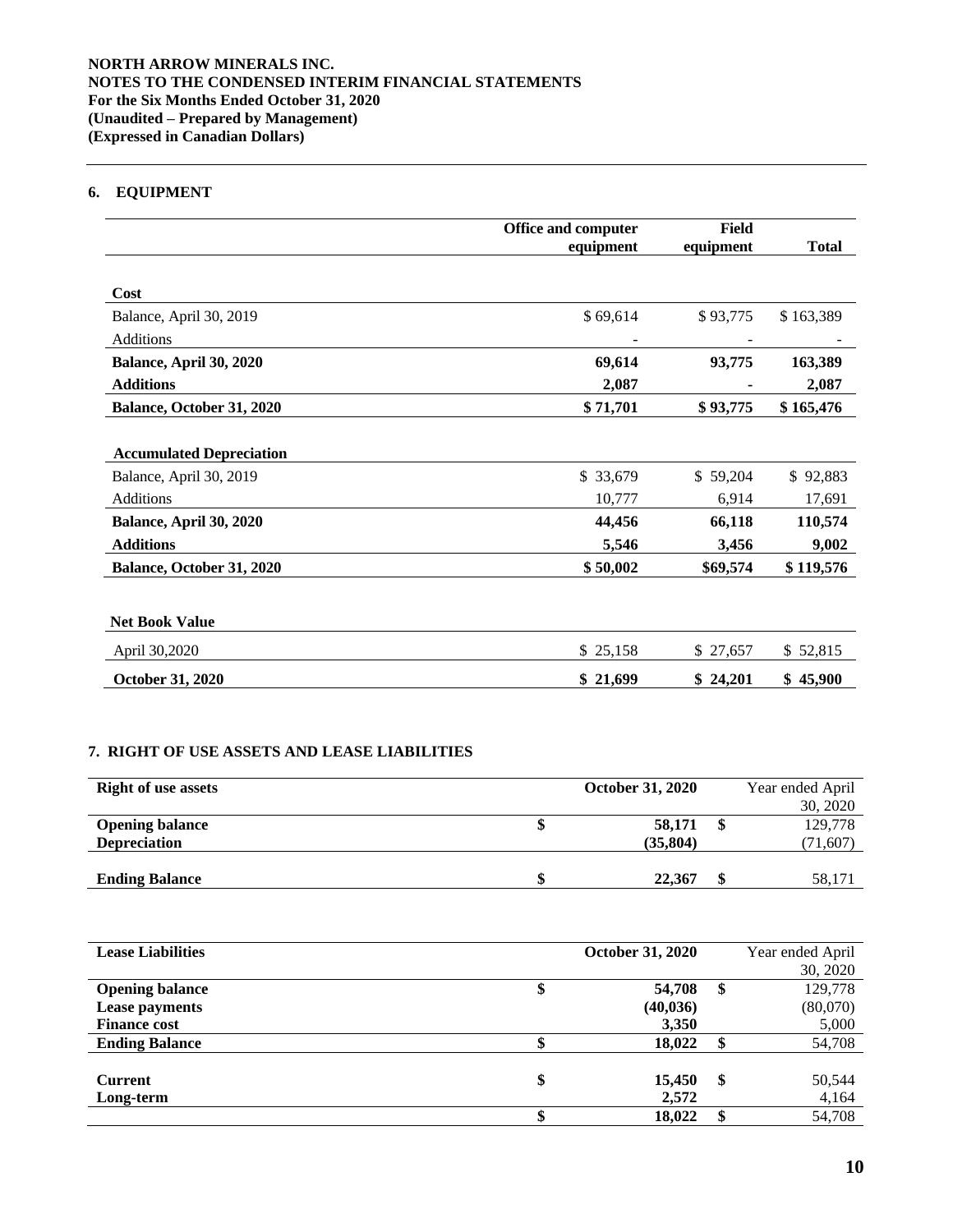# **8. EXPLORATION AND EVALUATION ASSETS**

|                                         | <b>April 30, 2020</b> | <b>Expended</b><br><b>During</b><br>the Period | <b>Write-offs</b><br><b>During</b><br>the Period | October 31,<br>2020 |
|-----------------------------------------|-----------------------|------------------------------------------------|--------------------------------------------------|---------------------|
|                                         |                       |                                                |                                                  |                     |
| <b>Diamond Properties</b>               |                       |                                                |                                                  |                     |
| Lac de Gras, Canada                     |                       |                                                |                                                  |                     |
| <b>Exploration</b> costs                | \$235,404             | \$                                             | \$                                               | \$235,404           |
| Acquisition and tenure costs            | 277,918               |                                                |                                                  | 277,918             |
| Geological, data collection and assays  | 153,559               |                                                |                                                  | 153,559             |
| Office and salaries                     | 134,040               |                                                |                                                  | 134,040             |
|                                         | 800,921               | ÷.                                             | $\mathbf{r}$                                     | 800,921             |
| Pikoo, Canada                           |                       |                                                |                                                  |                     |
| <b>Exploration</b> costs                | 1,261,940             | 637                                            |                                                  | 1,262,577           |
| Drilling                                | 2,085,859             |                                                |                                                  | 2,085,859           |
| Acquisition and tenure costs            | 218,467               |                                                |                                                  | 218,467             |
| Geological, data collection and assays  | 1,597,498             |                                                |                                                  | 1,597,498           |
| Office and salaries                     | 661,065               | 15,788                                         |                                                  | 676,853             |
| Contribution from joint-venture partner | (637, 813)            |                                                | $\blacksquare$                                   | (637, 813)          |
|                                         | 5,187,016             | 16,425                                         | $\blacksquare$                                   | 5,203,441           |
| Loki, Canada                            |                       |                                                |                                                  |                     |
| <b>Exploration</b> costs                | 501,302               | 17,335                                         |                                                  | 518,637             |
| Drilling                                | 296,657               |                                                |                                                  | 296,657             |
| Acquisition and tenure costs            | 78,299                |                                                |                                                  | 78,299              |
| Geological, data collection and assays  | 287,068               | 64,129                                         |                                                  | 351,197             |
| Office and salaries                     | 256,778               | 23,407                                         |                                                  | 280,185             |
| Recoveries                              | (636,000)             | (112, 952)                                     |                                                  | (748, 952)          |
|                                         | 784,104               | (8,081)                                        |                                                  | 776,023             |
| Naujaat, Canada                         |                       |                                                |                                                  |                     |
| <b>Exploration</b> costs                | 984,565               | 161,305                                        |                                                  | 1,145,870           |
| Drilling                                | 1,464,020             |                                                |                                                  | 1,464,020           |
| Acquisition and tenure costs            | 402,881               | 22,770                                         |                                                  | 425,651             |
| Geological, data collection and assays  | 5,056,137             | 180,047                                        |                                                  | 5,236,184           |
| Office and salaries                     | 1,007,866             | 50,395                                         |                                                  | 1,058,261           |
| Contributions and recoveries            |                       | (416,706)                                      | $\blacksquare$                                   | (416,706)           |
|                                         | 8,915,469             | (2, 189)                                       | $\mathbf{r}$                                     | 8,913,280           |
|                                         |                       |                                                |                                                  |                     |
| Mel, Canada                             |                       |                                                |                                                  |                     |
| <b>Exploration</b> costs                | 1,330,689             | 2,371                                          |                                                  | 1,333,060           |
| Drilling                                | 465,004               |                                                |                                                  | 465,004             |
| Acquisition and tenure costs            | 303,152               |                                                |                                                  | 303,152             |
| Geological, data collection and assays  | 997,079               |                                                |                                                  | 997,079             |
| Office and salaries                     | 371,766               | 21,837                                         |                                                  | 393,603             |
|                                         | 3,467,690             | 24,208                                         | $\sim$                                           | 3,491,898           |
|                                         |                       |                                                |                                                  |                     |
| <b>TOTAL</b>                            | \$19,155,200          | \$30,363                                       | \$<br>$\blacksquare$                             | \$19,185,563        |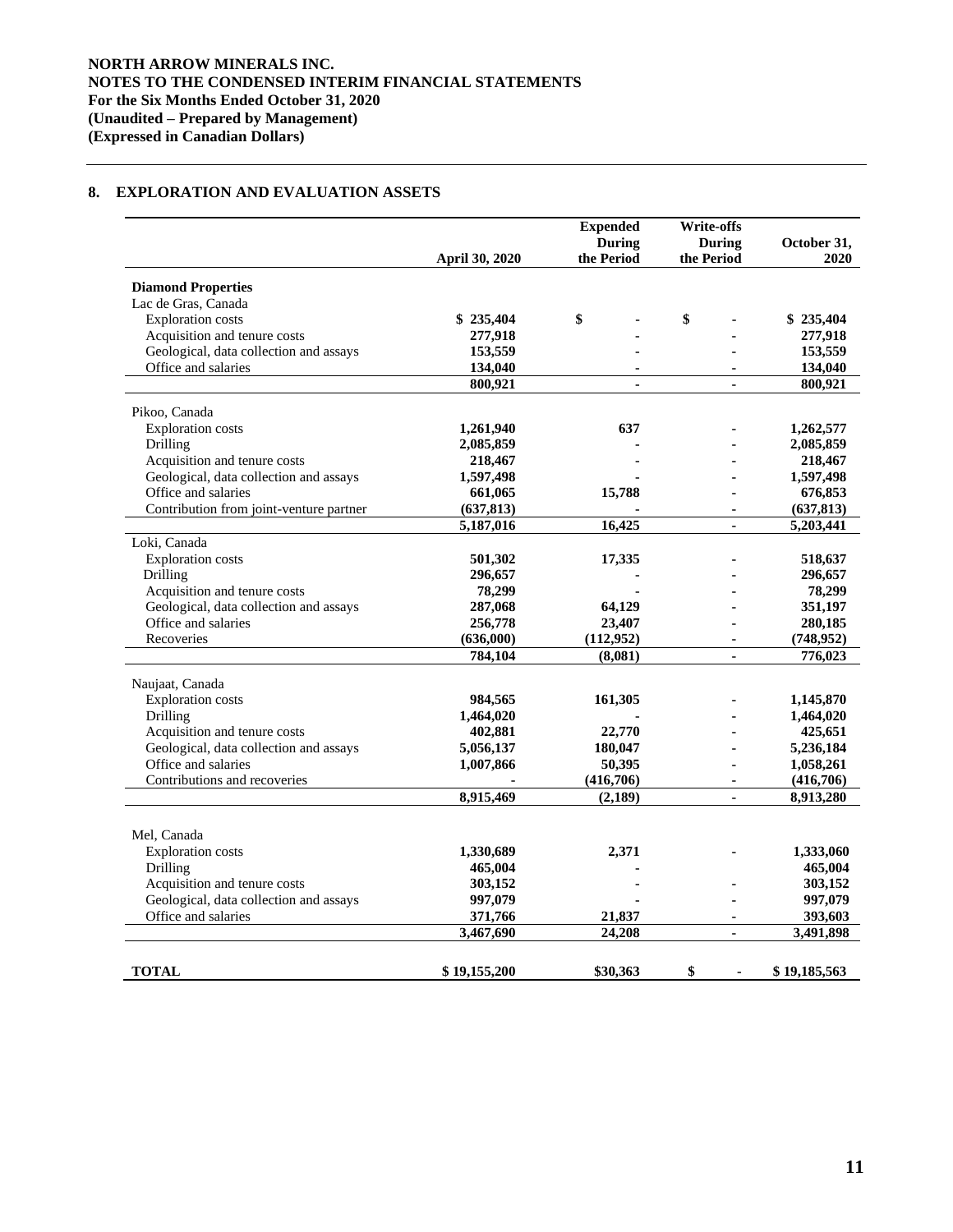# **8. EXPLORATION AND EVALUATION ASSETS**

|                                         |                  | Expended<br>During       | Write-offs<br>During     |                |
|-----------------------------------------|------------------|--------------------------|--------------------------|----------------|
|                                         | April 30, 2019   | the Year                 | the Year                 | April 30, 2020 |
| <b>Diamond Properties</b>               |                  |                          |                          |                |
| Lac de Gras, Canada                     |                  |                          |                          |                |
| <b>Exploration</b> costs                | \$235,404        | \$                       | \$                       | \$235,404      |
| Acquisition and tenure costs            | 277,918          |                          |                          | 277,918        |
| Geological, data collection and assays  | 153,559          |                          |                          | 153,559        |
| Office and salaries                     | 134,040          | $\overline{\phantom{a}}$ |                          | 134,040        |
|                                         | 800,921          | $\overline{a}$           | $\overline{a}$           | 800,921        |
| Pikoo, Canada                           |                  |                          |                          |                |
| <b>Exploration</b> costs                | 1,259,526        | 2,414                    |                          | 1,261,940      |
| Drilling                                | 2,085,859        |                          |                          | 2,085,859      |
| Acquisition and tenure costs            | 217,782          | 685                      |                          | 218,467        |
| Geological, data collection and assays  | 1,597,248        | 250                      |                          | 1,597,498      |
| Office and salaries                     | 644,946          | 16,119                   |                          | 661,065        |
| Contribution from joint-venture partner | (637, 813)       |                          | $\overline{a}$           | (637, 813)     |
|                                         | 5,167,548        | 19,468                   | $\equiv$                 | 5,187,016      |
| Loki, Canada                            |                  |                          |                          |                |
| <b>Exploration</b> costs                | 443,655          | 57,647                   |                          | 501,302        |
| Drilling                                | 296,657          |                          |                          | 296,657        |
| Acquisition and tenure costs            | 57,524           | 20,775                   |                          | 78,299         |
| Geological, data collection and assays  | 204,754          | 82,314                   |                          | 287,068        |
| Office and salaries                     | 167,555          | 89,223                   |                          | 256,778        |
| Recoveries                              | (270,000)        | (366,000)                | $\overline{\phantom{a}}$ | (636,000)      |
|                                         | 900,145          | (116,041)                | $\equiv$                 | 784,104        |
| Naujaat, Canada                         |                  |                          |                          |                |
| <b>Exploration</b> costs                | 849,587          | 134,978                  |                          | 984,565        |
| Drilling                                | 1,464,020        |                          |                          | 1,464,020      |
| Acquisition and tenure costs            | 378,528          | 24,353                   |                          | 402,881        |
| Geological, data collection and assays  | 4,916,690        | 139,447                  |                          | 5,056,137      |
| Office and salaries                     | 867,712          | 140,154                  | $\overline{a}$           | 1,007,866      |
|                                         | 8,476,537        | 438,932                  | $\mathbf{r}$             | 8,915,469      |
|                                         |                  |                          |                          |                |
| Mel, Canada                             |                  |                          |                          |                |
| <b>Exploration</b> costs                | 1,341,032        | (10, 343)                |                          | 1,330,689      |
| Drilling                                | 465,004          |                          |                          | 465,004        |
| Acquisition and tenure costs            | 288,085          | 15,067                   |                          | 303,152        |
| Geological, data collection and assays  | 991,850          | 5,229                    |                          | 997,079        |
| Office and salaries                     | 328,795          | 42,971                   | $\overline{\phantom{a}}$ | 371,766        |
|                                         | 3,414,766        | 52,924                   | $\equiv$                 | 3,467,690      |
| TOTAL                                   | \$<br>18,759,917 | \$395,283                | \$<br>$\sim$             | \$19,155,200   |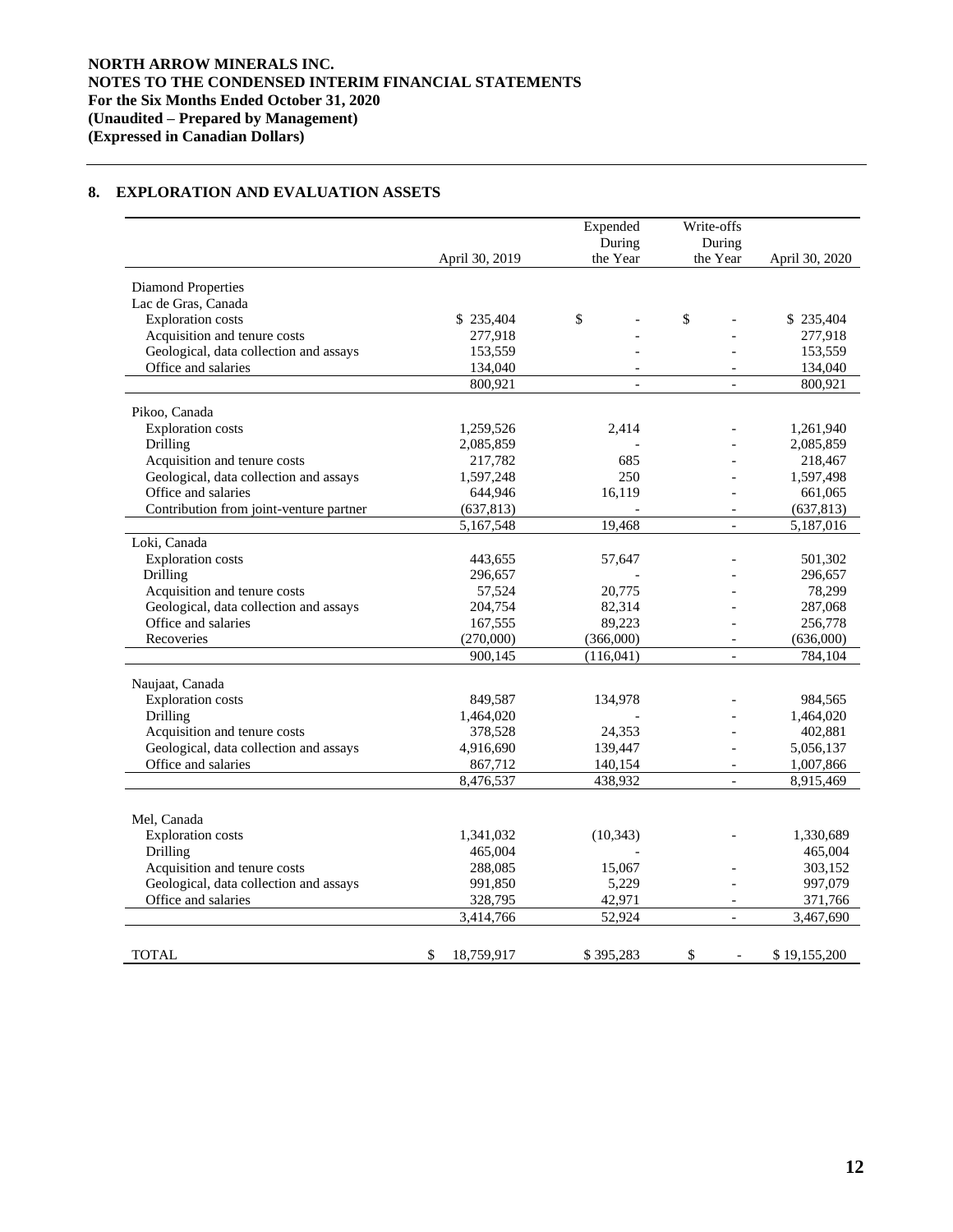## **8. EXPLORATION AND EVALUATION ASSETS - continued**

Title to exploration and evaluation assets involves certain inherent risks due to the difficulties of determining the validity of certain claims as well as the potential for problems arising from the frequently ambiguous conveyancing history characteristic of many exploration and evaluation assets. The Company has investigated title to all of its exploration and evaluation assets and, to the best of its knowledge, title to all of these assets are in good standing.

## **Diamond Properties, Canada**

### *Lac de Gras project, Northwest Territories*

In August 2011, the Company entered into an option agreement with Dominion Diamond Mines ("Dominion"), and Springbok Holdings Inc. ("Springbok"), to jointly explore Springbok and the Company's Lac de Gras property and Dominion's land holdings contiguous to Springbok and the Company's Lac de Gras property (collectively, the "JV Property"). Subsequently in accordance with the terms of the agreement, Dominion incurred more than \$5,000,000 of exploration expenditures and earned a 55% interest in the joint venture and the Company and Springbok shared equally a 45% interest in the JV Property.

On October 24, 2012, the Company entered into an agreement to acquire Springbok's interest in the JV Property (the "Springbok Interests") for 1,000,000 shares in the Company issued at a value of \$235,000. As additional consideration, in the event that the Company subsequently incurs \$2 million in joint venture expenditures on the JV Property, the Company will issue to Springbok that number of common shares of the Company having a value of \$1 million. A director of the Company is a principal of Springbok.

In October 2015, the Company and Dominion finalized a joint venture agreement having an effective date of June 1, 2015 to govern the ongoing evaluation, on the basis of a 45%/55% (North Arrow/Dominion) joint venture, of the JV Property. Subsequent to December 2015, the Company has elected not to contribute its proportionate share of costs to subsequent exploration programs and as a result holds an approximate 22% interest in the joint venture as at October 31, 2020. During 2020, Dominion filed for creditor protection under the regulations of the Companies' Creditor Arrangement Act ("CCAA") to allow time for the reorganization of its finances with respect to its operating mine and operations in the Northwest Territories. The impact of the CCAA process on the joint venture is uncertain and Company management continues to monitor the process.

## *Naujaat project, Nunavut*

The Company maintains a 100% interest in the Naujaat diamond project. This interest is subject to a February 15, 2017 agreement under which the Company agreed to pay Stornoway Diamond Corporation ("Stornoway") \$2.5 million at the time the first royalty payments relating to the Naujaat project are payable. In addition, Stornoway retains a 0.5% gross overriding royalty ("GOR") and net smelter royalty ("NSR") on diamond, precious metal and base metal production from the Naujaat project.

The Naujaat project is also subject to an additional 3% NSR on metals and a 3% gross production royalty ("GPR") on industrial minerals, including diamonds. Effective November 21, 2016, the Company reached an agreement with the underlying royalty holder where each of the NSR and GPR may be reduced to from 3% to 1% subject to future contingent cash payments totaling \$5.15 million and future staged exploration expenditures totalling \$20 million.

Effective June 1, 2020 the Company entered into an option agreement with Burgundy Diamond Mines Limited ("Burgundy") (previously EHR Resources Ltd.) to fund further evaluation of the project. Under the terms of the option agreement, Burgundy can earn a 40% interest in the project by investing \$5,600,000 to collect a 1,500 to 2,000 tonne preliminary bulk sample during the 2021 summer field season. As part of the agreement, Burgundy has, as at October 31, 2020, advanced \$376,000 to be used by North Arrow, as operator, to position fuel and other items by sealift in 2020. A condition of the option is that Burgundy must complete a financing sufficient to fund the remaining \$5,224,000 required under the terms of the option agreement (completed). The Company and Burgundy have also entered into a non-binding letter of intent to negotiate a second option agreement under which Burgundy may elect, after completing the 2021 preliminary bulk sample, to earn an additional 20% interest in the Q1-4 diamond deposit by funding the collection of a 10,000 tonne bulk sample.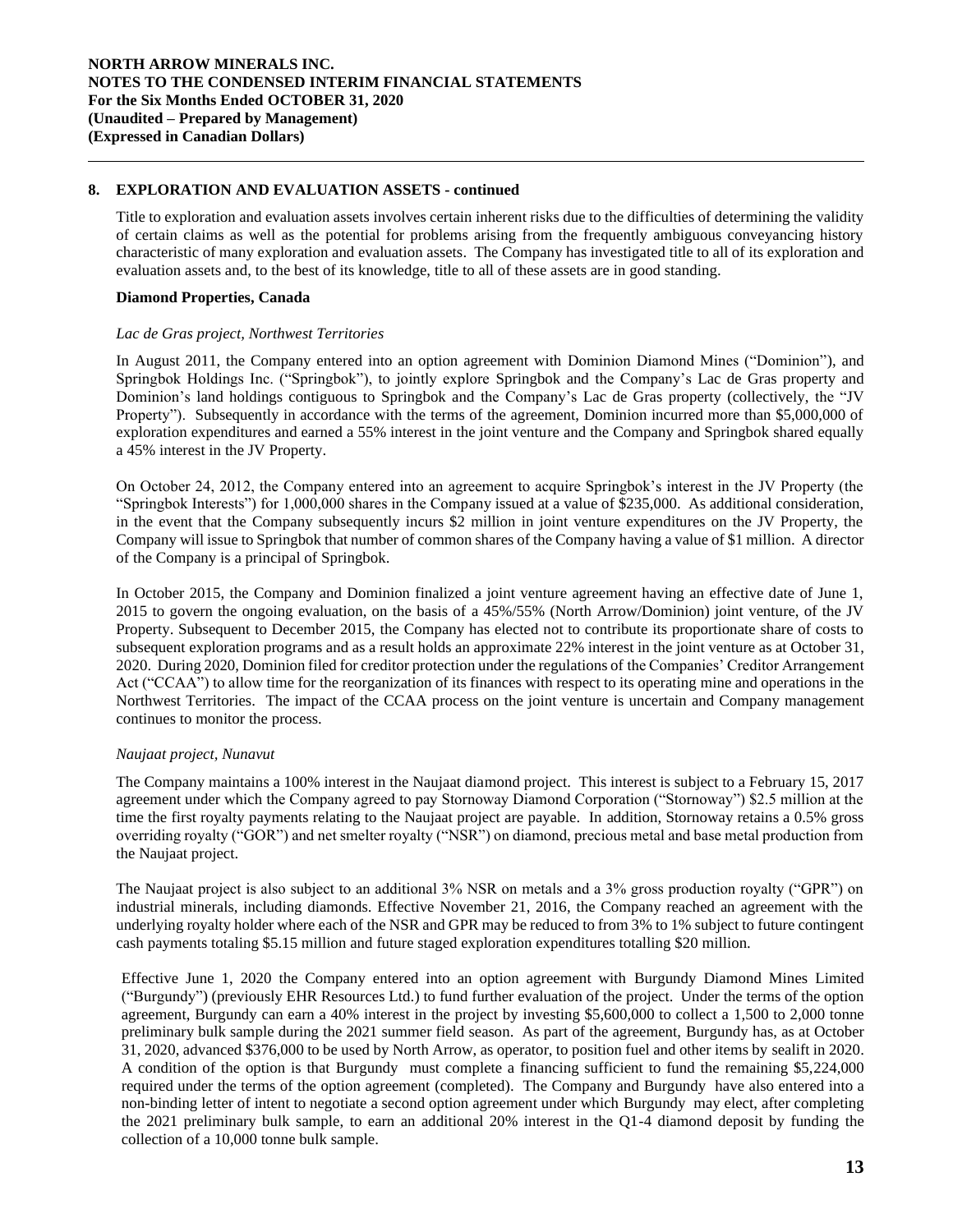## **8. EXPLORATION AND EVALUATION ASSETS – continued**

### **Diamond Properties, Canada – continued**

#### *Pikoo project, Saskatchewan*

The Company maintains a 100% interest in the Pikoo diamond project. This interest is subject to a February 15, 2017 agreement under which the Company agreed to pay Stornoway \$1.25 million at the time the first royalty payments relating to the Pikoo project are payable. In addition, Stornoway retains a 1.0% gross overriding royalty ("GOR") and net smelter royalty ("NSR") on diamond, precious metal and base metal production from the Pikoo project.

### *Loki project, Northwest Territories*

The Company maintains a 100% interest in the Loki diamond project subject to royalties ranging from 1.25% to 1.5% on diamonds and base and precious metals granted to Umgeni Holdings International Limited ("Umgeni") under the terms of a January 25, 2016 royalty purchase agreement. Effective July 31, 2019, the royalty purchase agreement was amended to grant Umgeni increased royalties ranging to 2% for \$266,000 (received). Umgeni is a private company of which a director of the Company is a beneficiary of the sole shareholder.

During the period ended October 31, 2020 the Company accepted a \$130,000 (\$110,500 received) grant under the NWT Mineral Incentive Program. The grant amount must be spent on exploration activities prior to March 31, 2021.

#### *Mel project, Nunavut*

The Company maintains a 100% interest in the Mel diamond project in Nunavut. This interest is subject to a 1% GOR payable to Anglo Celtic Exploration Ltd, a private company controlled by a director. The Company retains the right to buy back one half of the GOR for \$1,000,000 at any time.

#### *Luxx project, Nunavut*

The Company maintains a 100% interest in the Luxx diamond project in Nunavut. The interest is subject to a 1% GOR payable to Anglo Celtic Exploration Ltd. The Company retains the right to buy back one half of the gross overriding royalty for \$1,000,000 at any time.

## **9. ACCOUNTS PAYABLE AND ACCRUED LIABILITIES**

|                     | <b>October 31, 2020</b> | April 30, 2020 |
|---------------------|-------------------------|----------------|
| Trade payables      | 79.358                  | 98.437<br>S    |
| Accrued liabilities | 291.944                 | 288,119        |
|                     | 371.302                 | 386.556        |

Included in accrued liabilities is a provision of \$241,000 for estimated costs related to the demobilization of equipment in Nunavut.

## **10. BANK LINE OF CREDIT**

|                     | <b>October 31, 2020</b> | April 30, 2020 |
|---------------------|-------------------------|----------------|
| Bank line of credit | 40,000<br>۱D            | 40.000         |
|                     |                         |                |

During the year ended April 30, 2020 the Company received a 0% interest operating line of credit to December 31, 2020 under the terms of the Canadian Emergency Business Account Program. On January 1, 2021, the line of credit will convert to a 2 year 0% interest term loan to be repaid by December 31, 2022. If repaid in full by December 31, 2022, 25% of the balance will be forgiven. If not repaid by December 31, 2022, the Company will have the option for a 3 year term extension on the unpaid balance of the loan bearing interest at the rate of 5% per annum. The loan must be repaid in full by December 31, 2025.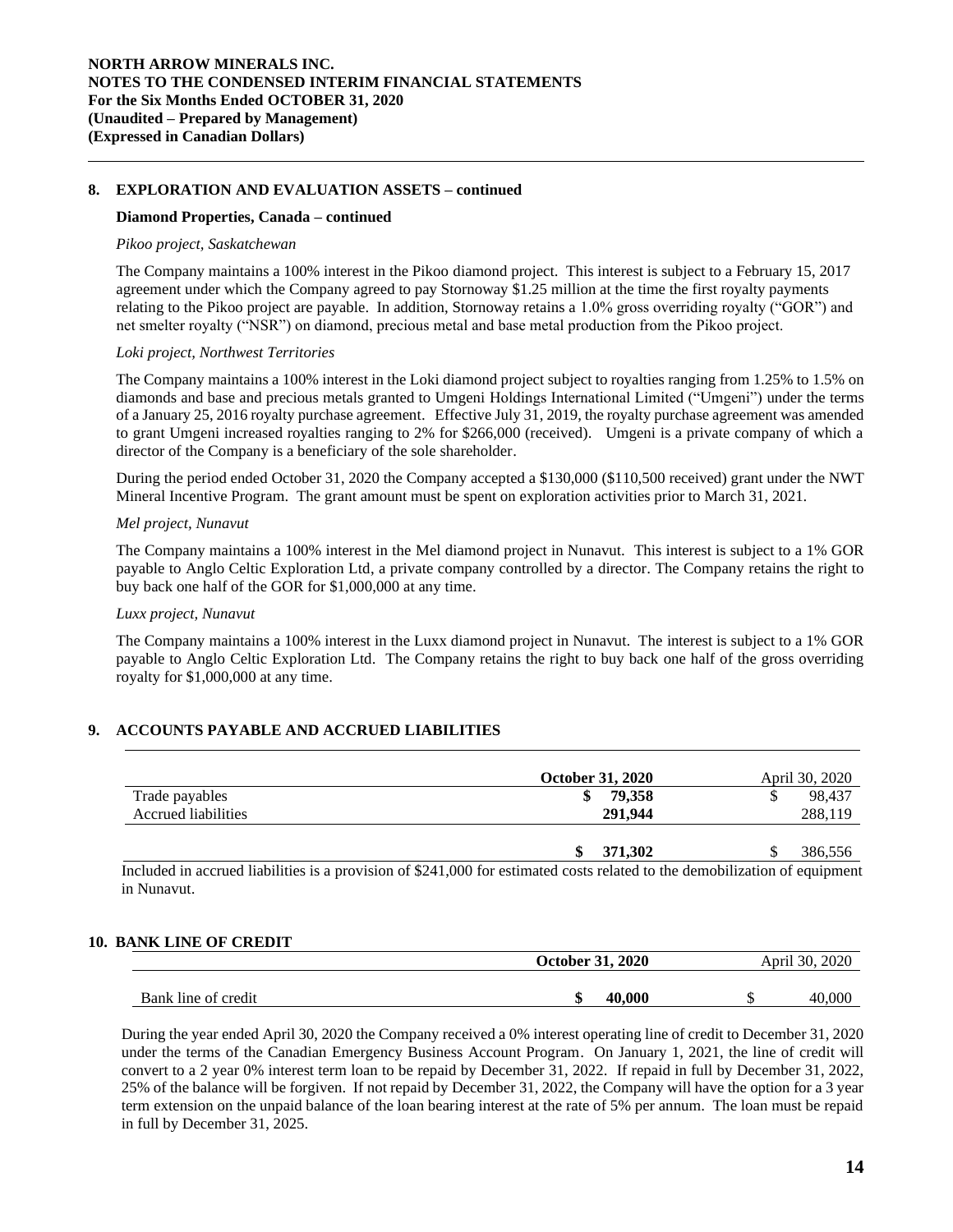## **11. CAPITAL STOCK AND RESERVES**

#### **Authorized share capital**

The authorized share capital of the Company is an unlimited number of common shares without par value.

#### **Share issuances**

- a) On May 18, 2017, the Company completed a non-brokered private placement of 20,000,000 units at a price of \$0.25 per unit for gross proceeds of \$5,000,000. Each unit consisted of one common share and one common share purchase warrant. At May 18, 2017, the Company's market price was \$0.215 per share: accordingly, \$700,000 of the proceeds were assigned to the value of the warrants under the residual method. Each warrant entitles the holder to purchase one additional common share at a price of \$0.40 per share for a period of three years. On July 31, 2019, the Company extended the expiry date of the warrants by two years and reduced the exercise price of the warrants to \$0.225.
- b) On June 19, 2018, the Company issued 10,135,000 flow-through shares at a price of \$0.20 per share and 6,481,717 non-flow-through units at a price of \$0.17 per unit for gross proceeds of \$3,128,892. Each non-flow-through unit consisted of a non-flow through share and a transferrable warrant that entitles the holder to purchase one share at a price of \$0.30 for a period of 24 months. If, commencing on October 20, 2018, the closing price of the Company's sharesis at or above \$0.40 for 10 or more consecutive trading days, the expiry date of the warrants may be accelerated to the date that is 30 days after the acceleration trigger date. The flow-through shares were issued at a premium which was determined to be \$304,050 and this was initially recorded as a deferred premium liability. During the year ended April 30, 2019, the Company incurred eligible exploration expenditures and credited other income the deferred premium of \$304,050. Finders' fees and costs of \$90,169 were payable in connection with these private placements. On July 31, 2019, the Company extended the expiry date of the warrants by two years and reduced the exercise price of 5,070,887 of the warrants to \$0.225.
- c) On July 31, 2019, the Company issued 17,904,286 units at a price of \$0.07 per unit for gross proceeds of \$1,253,300. Each unit consisted of one common share and a transferrable warrant that entitles the holder to purchase one additional common share at a price of \$0.10 for a period of 60 months. Finders' fees and costs of \$24,464 were payable in connection with the private placement. At July 31, 2019 the Company's market price was \$0.06 per share: accordingly, \$179,043 of the proceeds were assigned to the value of the warrants under the residual method.

### **Stock options and warrants**

At the Company's Annual General Meeting held on December 17, 2020, the shareholders ratified the stock option plan (the "Plan"). The Plan gives the directors the authority to grant options to directors, officers, employees and consultants. The maximum number of shares to be issued under the Plan is 10% of the issued and outstanding common shares at the time of the grant. The exercise price of each option granted shall not be less than the market price at the date of grant less a discount up to 25% in accordance with the policies of the TSX Venture Exchange ("TSXV"). Options granted typically have a term up to 5 years with vesting provisions determined by the directors in accordance with TSXV policies for Tier 2 Issuers, with a typical vesting period of 25% upon grant and 25% every six months thereafter.

| Number of     | Exercise | Number of            |                    |
|---------------|----------|----------------------|--------------------|
| <b>Shares</b> | Price    | <b>Shares Vested</b> | <b>Expiry Date</b> |
| 2,210,000     | 0.27     | 2,210,000            | June 23, 2022      |
| 50,000        | 0.25     | 50,000               | November 21, 2022  |
| 2,070,000     | 0.27     | 2,070,000            | May 10, 2023       |
| 2,670,000     | 0.20     | 2,670,000            | July 12, 2023      |
| 2,970,000     | 0.10     | 1,485,000            | November 8, 2024   |
| 9.970.000     |          | 8.485,000            |                    |

As at October 31,2020, the following stock options were outstanding:

Subsequent to October 31, 2020, the Company granted 400,000 stock options to a director entitling them to purchase 400,000 shares at a price of \$0.10 for a period of five years.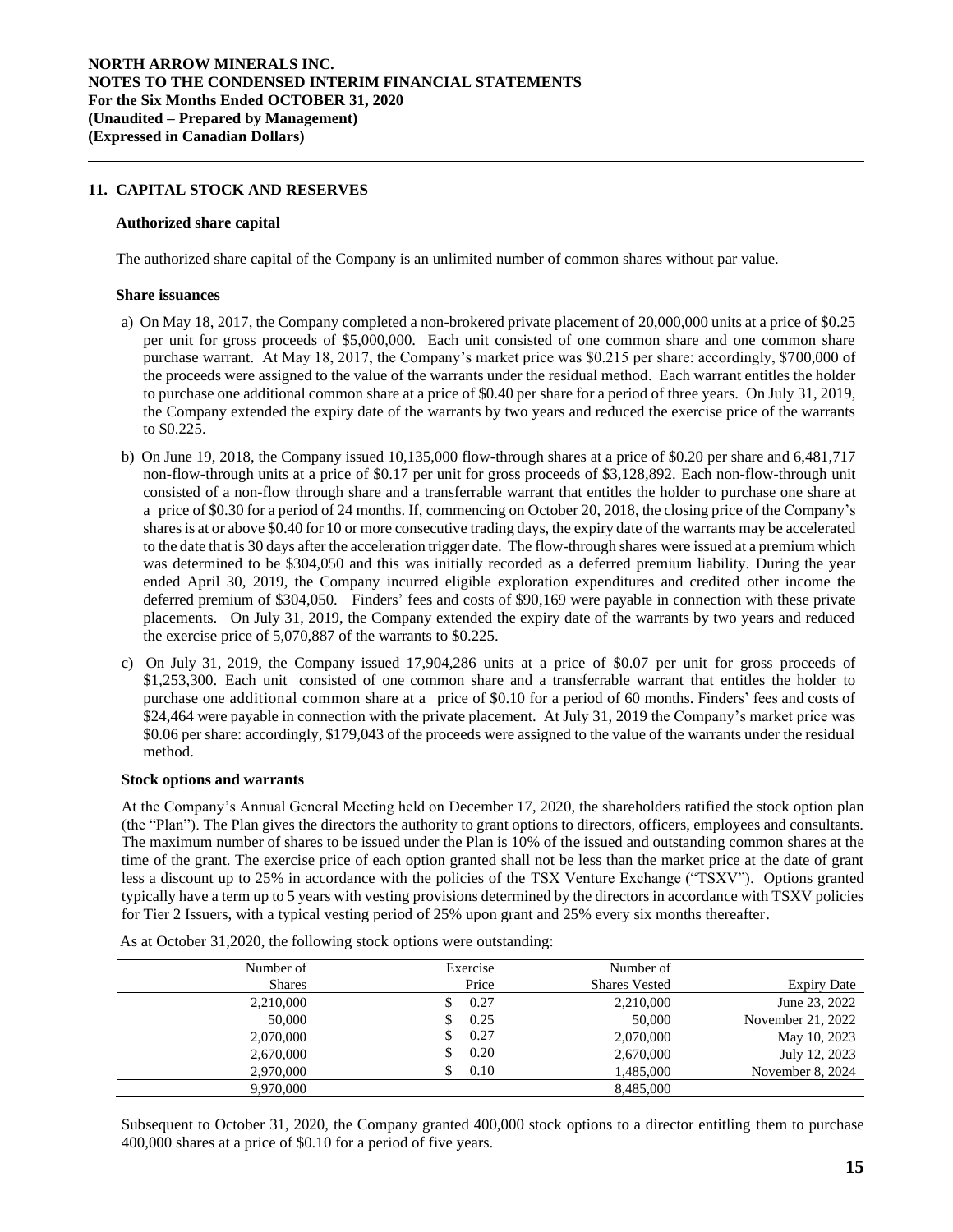## **11. CAPITAL STOCK AND RESERVES - continued Stock options and warrants - continued**

A summary of the Company's stock option activity is as follows:

|                           |               | Weighted              |
|---------------------------|---------------|-----------------------|
|                           | <b>Number</b> | Average               |
|                           | of Options    | <b>Exercise Price</b> |
| Balance, April 30, 2018   | 6,520,000     | \$0.38                |
| Options expired           | (3,337,500)   | 0.42                  |
| Options extended          | 2,075,000     | 0.27                  |
| Options granted           | 2,695,000     | 0.20                  |
| Balance, April 30,2019    | 7,952,500     | 0.28                  |
| Options expired           | (952,500)     | 0.53                  |
| Options granted           | 2,970,000     | 0.10                  |
| Balance, April 30, 2020   | 9,970,000     | 0.20                  |
| <b>Options issued</b>     |               |                       |
| Balance, October 31, 2020 | 9,970,000     | \$0.20                |

#### **Share-based compensation**

L,

During the six months ended October 31, 2020, the Company recognized share-based compensation of \$24,544 (2019 – \$56,184) relating to options vested during the period.

The fair value of options granted was estimated on the date of grant using the Black-Scholes option pricing model, with the following assumptions:

|                                 | <b>October 31, 2020</b>  | April 30, 2020  |
|---------------------------------|--------------------------|-----------------|
| Risk-free interest rate         |                          | 1.75%           |
| Expected dividend yield         | $\overline{\phantom{a}}$ | N <sub>il</sub> |
| Expected stock price volatility | $\overline{\phantom{a}}$ | 117.57%         |
| Expected life                   | $\overline{\phantom{0}}$ | 5 years         |
| Expected forfeiture rate        | $\blacksquare$           | Nil             |

A summary of the Company's warrant activity is as follows:

|                                                     | <b>Number</b><br>of<br><b>Warrants</b> | Weighted<br>Average<br><b>Exercise</b><br><b>Price</b> |
|-----------------------------------------------------|----------------------------------------|--------------------------------------------------------|
|                                                     |                                        |                                                        |
| Balance, April 30, 2018                             | 20,500,000                             | *\$ 0.235                                              |
| Expired                                             | (500,000)                              | 0.65                                                   |
| <b>Issued</b>                                       | 5,070,887                              | $*0.225$                                               |
| <b>Issued</b>                                       | 1,410,830                              | 0.30                                                   |
| Balance, April 30, 2019                             | 26,481,717                             | 0.24                                                   |
| <b>Issued</b>                                       | 17,904,286                             | 0.10                                                   |
| <b>Balance, April 30, 2020 and October 31, 2020</b> | *44,386,003                            | \$0.18                                                 |

\* Exercise price of 25,070,887 warrants amended July 31, 2019 to \$0.225 per share. The exercise prices have been amended to reflect this repricing.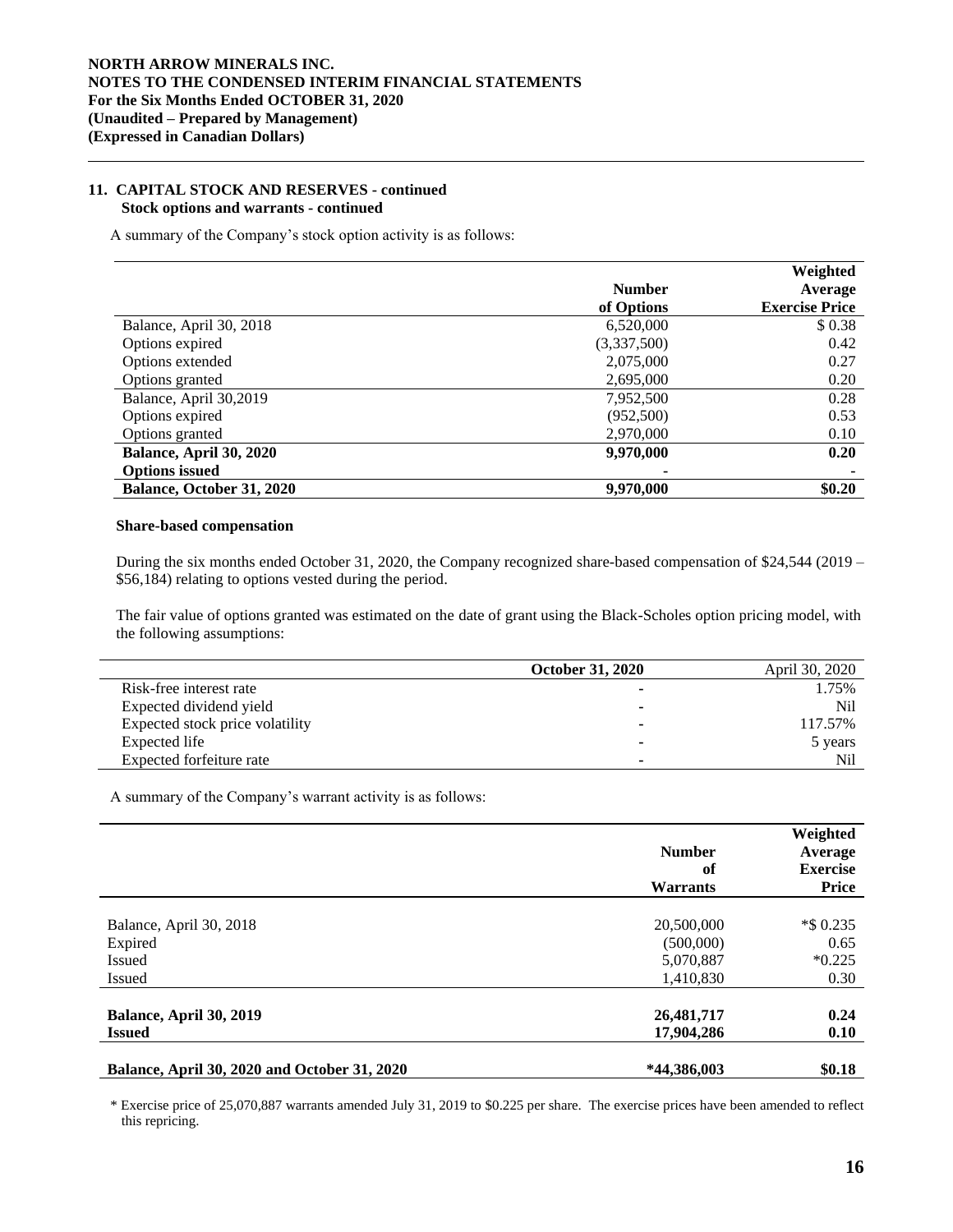## **11. CAPITAL STOCK AND RESERVES - continued**

### **Stock options and warrants - continued**

At October 31, 2020 the following warrants were outstanding:

| <b>Number of Warrants</b> | <b>Exercise Price</b> | <b>Expiry Date</b> |
|---------------------------|-----------------------|--------------------|
| 20,000,000                | $*$ \$0.225           | **May 17,2022      |
| 5,070,887                 | $*$ \$0.225           | **June 19, 2022    |
| 1,410,830                 | \$0.30                | **June 19, 2022    |
| 17,904,286                | \$ 0.10               | July 31, 2024      |
| 44,386,003                |                       |                    |

Exercise price amended July 31, 2019 to \$0.225

\*\* Expiry date amended July 31, 2019 to May 17, 2022 and June 19, 2022.

## **12. RELATED PARTY TRANSACTIONS**

Details of the transactions between the Company and related parties not disclosed elsewhere in the financial statements are disclosed below.

The Company incurred the following transactions in the normal course of operations in connection with individuals or companies which have an officer and/or director in common.

- a) Paid or accrued consulting fees of \$4,500 (2019 \$9,000) to the Corporate Secretary of the Company. This amount is included in salaries disclosed below.
- b) Paid \$347 (2019 \$2,044) for office costs to a company controlled by a director.
- c) Charged related parties \$3,350 (2019 \$3,900) for rent, office and administrative costs.
- d) Included in accounts payable is \$43,795 (2019 \$nil) due to directors and/or officers.

The remuneration of directors and key management personnel during the six months ended October 31, 2020 was as follows:

|                                            | <b>October 31, 2020</b> |         | October 31, 2019 |         |
|--------------------------------------------|-------------------------|---------|------------------|---------|
| Salaries <sup>1</sup>                      | \$                      | 121,225 |                  | 107,291 |
| Salaries in exploration costs <sup>1</sup> |                         | 23,122  |                  | 46,253  |
| Share-based compensation <sup>2</sup>      |                         | 14,668  |                  | 37,523  |
| Total                                      |                         | 159,015 |                  | 191,067 |

1 – When key management is working specifically on mineral properties their time is capitalized against the mineral property.

2 – Share-based compensation is the fair value of options that have been granted to directors and key management personnel.

During the year ended April 30, 2016, the Company entered into an employment agreement with a senior employee and officer for his services requiring a minimum annual payment of \$225,000. In addition, the employment agreement contains clauses which could provide for a payment or payments in excess of \$450,000 on termination of employment or conclusion of a change in control or similar transaction.